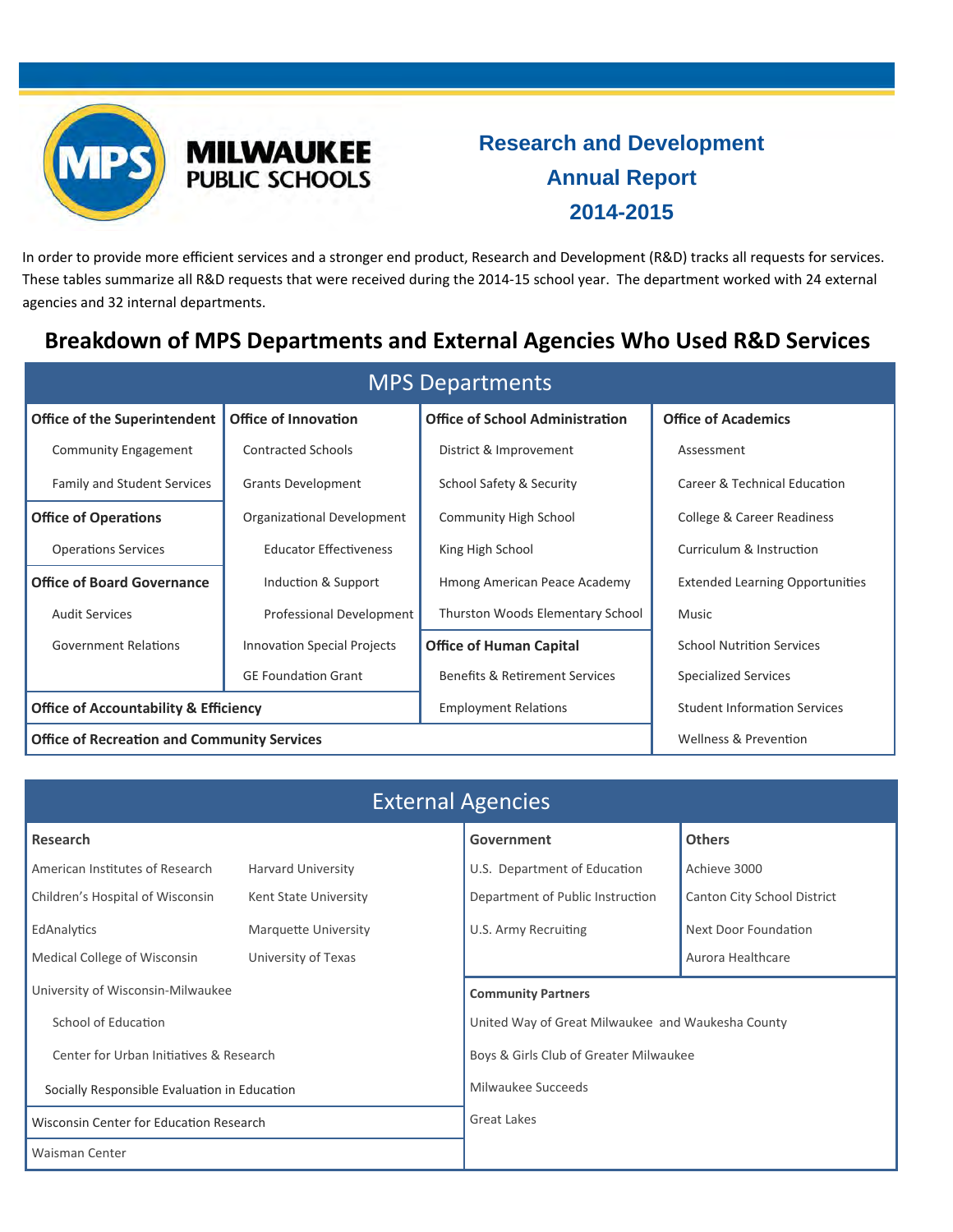Research

**Program Evaluation** 

**2013‐2014 2014‐2015**

**2013‐2014 2014‐2015**

Data Extracts

**2013‐2014 2014‐2015**

**3 4**

**25 34**

Research requests may not answer how well a program or policy is working. Instead, these questions may simply describe or help us better understand how various policy and program levers are impacting the district's work. For example, a study examined the district's music program, including certified music teachers, enrollment in music courses and courses offered for the past five years.

These projects focus on specific MPS programs, including traditional academic programs, after school and summer programs and intervention and supplemental programs. The degree of difficulty regarding the analysis of these programs is as varied as the scope and focus of the programs themselves. Some projects were completed in a day or two, while others required a week or more.

# **101 91**

#### **External Extracts: 38%**

Requests for data come in many sizes and serve many purposes. Requests can be simple, such as filling a request for graduation data. At other times, these requests can be more complex, such as compiling metrics for partnership and charter school grants. Requests may be completed using data from the data warehouse, stu‐ dent information system or other existing data files like the Climate or Senior Exit Surveys.

## **Additional Projects**

#### **Comprehensive EvaluaƟon Plan and Asset Mapping**

With approximately 77,000 students in more than 160 schools, MPS faces steep difficulties in meeting the needs of student academically, socially and emotionally. In addition to "regular" curriculum and services provided to all students, MPS has contracted (both formally and informally) with numerous service providers to deliver additional programming to meet service gaps. R&D is working with the Office of Accountability & Efficiency to create performance measures for the district's professional services contracts. In addition, the two departments are developing an asset mapping tool to visualize gaps in services.

#### **Research Review**

Each month the department featured a district research initiative, focusing on how the research-practice partnership of the initiative helped MPS staff better implement the program, while providing external researchers with findings for further development. Topics included the Tutoring for You (T4U) after-school program, the Carver Elementary School 5-in-1 initiative and the Physical Education Program (PEP) grant.

#### **Commitment Schools and the ReflecƟon Process**

Each school met with members of the regional team to reflect on progress made, obstacles and challenges faced and plans for meeting the schools' goals for the 2014-15 school year. The process provided an opportunity for school and district leadership to have a deep conversation about progress with the grant.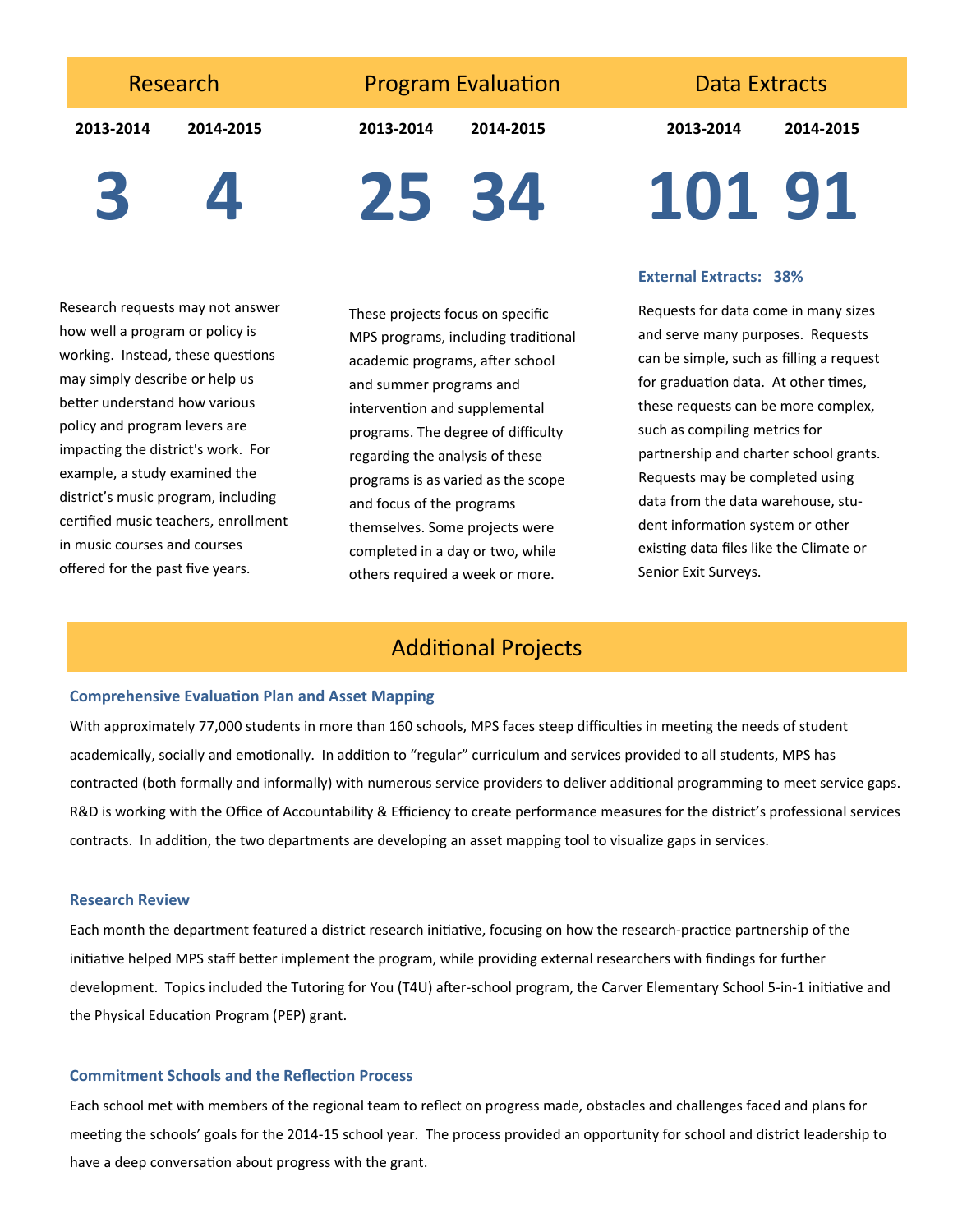## **Customer Satisfaction Survey**

In an effort to improve the services provided and to gauge the level of customer service offered, Research and Development surveyed their customers from the 2014‐2015 school year. Customers, both those served internally from MPS and those served external to the school district, were emailed a brief seven-question survey in May 2015. In total, 76 our of 217 customers completed the survey, for an effective response rate of 35%.

*"Quick to respond, kept an open dialogue when our need was not coming across clearly."* 



### **The Research and Development staff were….**

The R&D team takes the feedback seriously and has a plan to address concerns, including working on the following:

Simplifying the Reflection Process

*the area of research."* 

Improving the research application process and manual

*"The team has been extremely collaboraƟve and* 

*has always been willing to offer their assistance* 

*enthusiasƟcally without violaƟng boundaries.* 

*They are an extremely resourceful group and have* 

*provided me with some much needed direction in* 

Responding to research and evaluation requests in a more timely manner



#### **Research Applications**

**2013‐2014 2014‐2015 90 75**

A new research application process was implemented this year. The department met with local universities to explain the district's research agenda as well as the new process. The department approved 76% of the 75 projects sub‐ mitted in the 2014-15 school year, down from 82% for the previous school year.